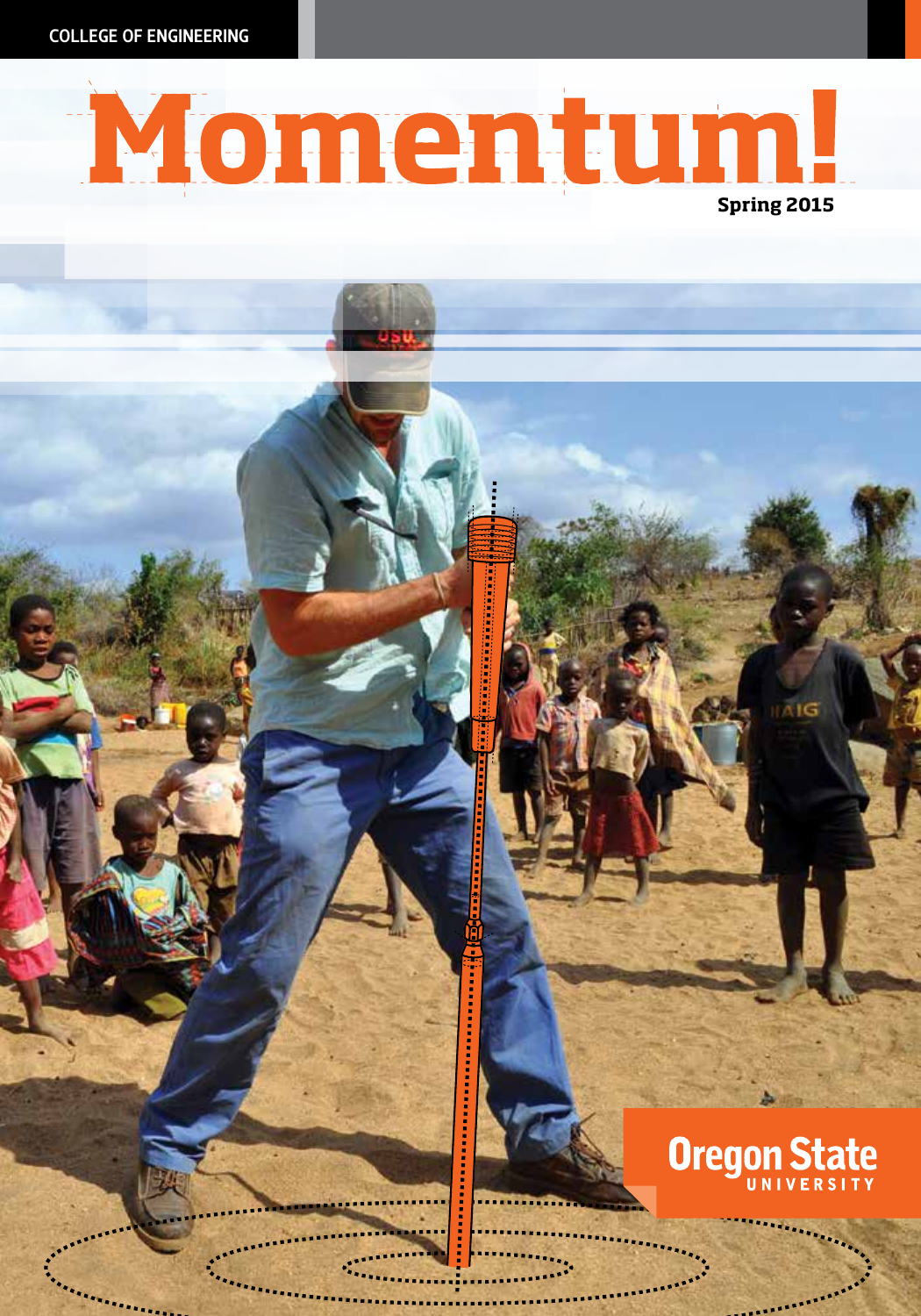#### EDITOR Thuy T. Tran

### CONTRIBUTING WRITERS

Romel Hernandez, Gregg Kleiner, Marie Oliver, and Warren Volkmann

#### GRAPHIC DESIGNER Long Lam

#### COPY EDITOR Marie Oliver (Clarity Writing & Editing)

#### PHOTOGRAPHERS

David Paul Bayles, Debbie Danielson, Nick Kelsh, Mitch Lea, Karl Maasdam, and Lindsey Viducich

#### COVER PHOTO:

Jon Viducich, a master's student in the Water Resources Graduate Program, takes riverbed samples near a proposed sand dam site in William, Mozambique.

#### COLLEGE OF ENGINEERING Oregon State University

101 Covell Hall Corvallis, OR 97331 541-737-3101 engineering.oregonstate.edu



Momentum

 $\sum_{\text{root at Oregon State}}$ root at Oregon State

**Spring 2015**

- Empowering nuclear: Couple's legacy advances research and teaching to new levels
- $\begin{array}{cccccccccc} \bot & \bot & \bot & \bot & \bot & \bot \end{array}$ Passing it on: A professional lineage of teaching and mentoring
- Giving in gratitude: Early career engineer supports scholarship fund

6

.<br>. . . . . .

8

<u>. . . . . . . . . . . . . .</u>

Momentum! is published by the College of Engineering's Marketing Communications group. Comments and questions about this publication can be sent to the editor at editor@engr.oregonstate.edu





## Celebrating the impact of giving

People give for all kinds of reasons, such as gratitude for something they received, passion for a cause, or a desire to nourish younger generations. They give in all kinds of ways, like sharing their time, money, experience, wisdom, and inspiration. In a university setting, supporting the work of one student or scholar can literally change the world.

In this issue of *Momentum!*, our stories celebrate the impact of giving:

- In response to growing demand by engineering students to make a lasting, positive impact on the world, last year we launched one of the nation's first Humanitarian Engineering programs. Supported by generous gifts from two couples, this new discipline applies engineering solutions to a host of issues that affect local and global populations, such as agriculture, public health, and climate change.
- It may be generations before we fully comprehend the full impact of the numerous gifts Hank and Janice Schuette made to the college in their lifetimes. At the very least, their support helped move Oregon State's

Department of Nuclear Engineering and Radiation Health Physics into the international spotlight when they endowed the first chair in nuclear engineering. Their final estate gifts endow another chair and four graduate fellowships and will provide support for students, faculty, facilities, and equipment in perpetuity.

- Matthew Adams' method of giving is already making a difference in his profession. Matthew is a civil engineer whose passion is helping structural engineers gain a better understanding of the materials they use in their designs. To pursue this goal, he created a program to get young professionals more involved in the American Concrete Institute. He is also earning a Ph.D. so he can continue to impact how civil engineering education is delivered.
- It is relatively common for us to hear about a late-career or retired engineer making a donation to the college late in life or including the college in an estate plan. It is less common for us to hear of an early-career engineer who is already thinking of how he can express his gratitude for his education. But Anthony Davies seems to be an uncommon young man. Only three years after earning his master's degree, Anthony wrote a check to the OSU Foundation to support the scholarship fund that made a crucial difference in his ability to graduate and begin his career. His gift will help to ensure that future students also can realize their dreams.

With these gifts and many others like them, engineering will continue to advance, and we can continue to fulfill our mission of educating tomorrow's engineering leaders. Our gratitude knows no limits.

Go Beavs!

Scott A. Ashford, Ph.D. Kearney Professor and Dean Oregon State University College of Engineering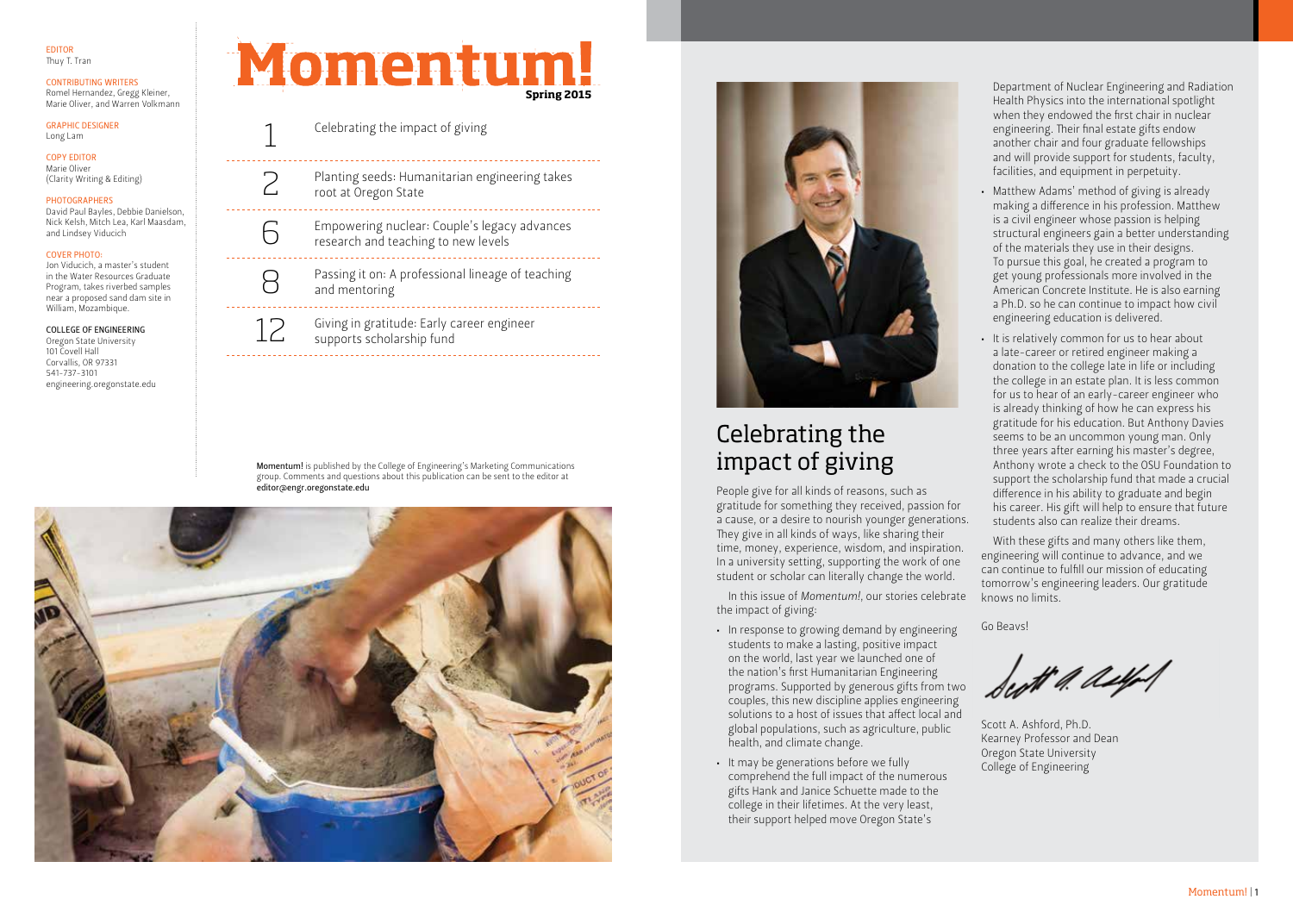## PLANTING HUMANITARIAN ENGINEERING **TAKES ROOT AT OREGON STATE SEEDS:**

#### *By Gregg Kleiner*

When mechanical engineering professor Kendra Sharp discusses Oregon State University's newly launched Humanitarian Engineering program, she talks of seeds.

Sharp, who directs the program, points out how an initial \$100,000 seed planted by donors Richard ('69 Industrial Engineering) and Gretchen ('69 Elementary Education) Evans enabled the program's first shoots to emerge from the soil this past year. She talks about the seeding of graduate students who are interested in applying engineering skills to humanitarian challenges in the developing world. And she expresses gratitude for a more recent \$132,000 endowment that is helping students seed their dreams to build a better world.

Kendra Sharp meets with Helpline organizers and a faculty member from the National University of Sciences and Technology. 2 | Momentum! Nomentum! | Momentum! | Momentum! | Momentum | Momentum | Momentum | Momentum | Momentum | Momentum | Momentum | Momentum | Momentum | Momentum | Momentum | Momentum | Momentum | Momentum | Momentum | Momentu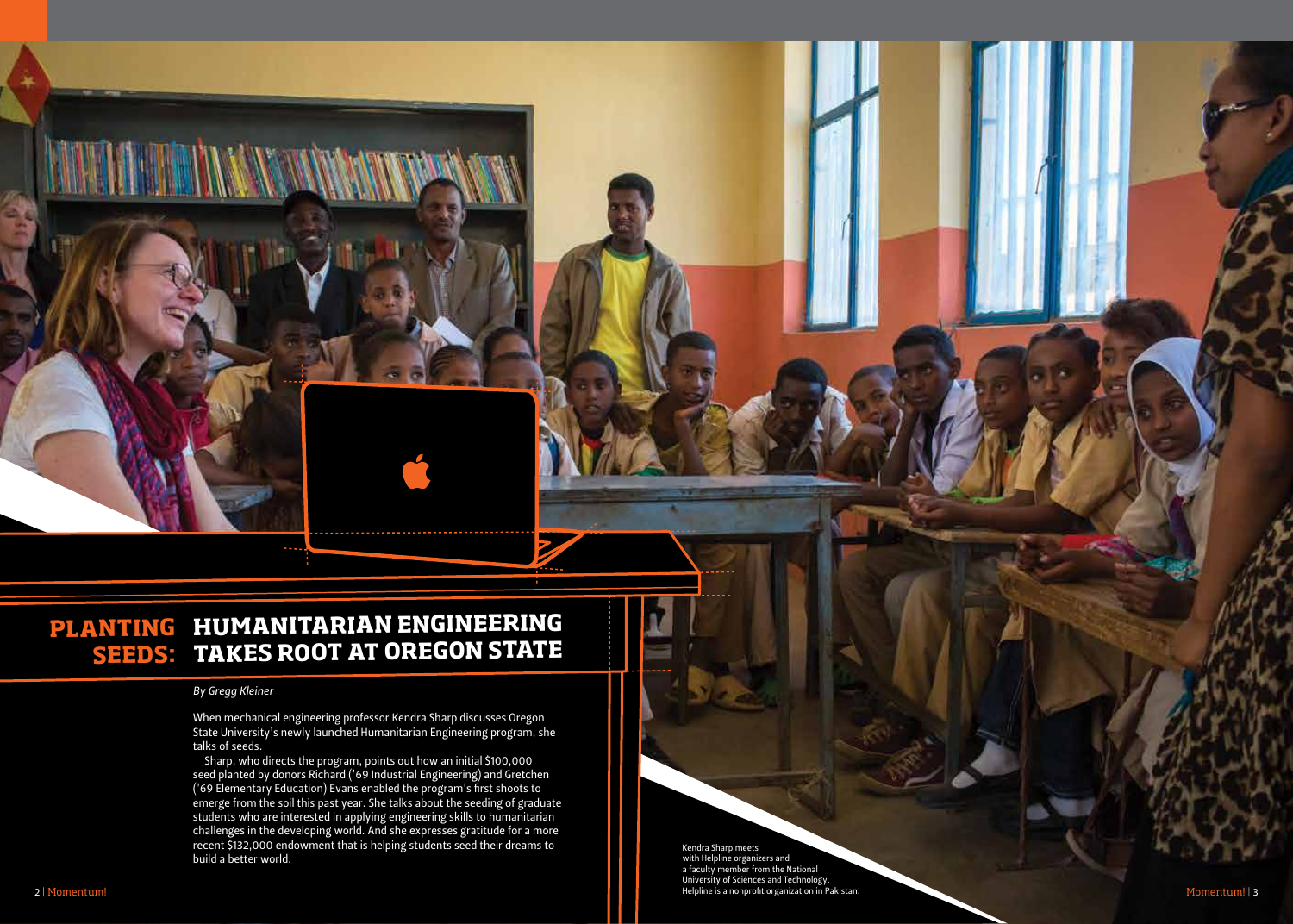Jon Viducich, a master's student, and Jackline Naomi of the African Sand Dam Foundation take riverbed samples near a sand dam in Kipico, Kenya.

The fledgling program — one of only about a dozen in the United States — was launched last year. The relatively new discipline of Humanitarian Engineering applies engineering solutions to issues ranging from clean water and reliable electricity to agricultural techniques, public health, the impacts of climate change, and the ability to earn a livelihood.

At Oregon State, graduate and undergraduate students pursue coursework and research that benefit people locally and globally, with a focus on underserved or low-resource communities. The Evans gift enabled the program by providing flexible funds for graduate student fellowships and study abroad.

When alumnus Dennis Zerba ('71 Mechanical Engineering) and his wife Claudia Roenicke Zerba ('73 Elementary Education) heard about how Sharp is developing micro-hydro power plants in developing nations, they set up an endowment to nurture the new program, which taps Oregon State faculty expertise in both engineering and non-engineering disciplines.

"The program has a leadership committee of close to 20 OSU faculty, and half are not in the College of Engineering," Sharp said. "This is a very interdisciplinary effort that brings diverse perspectives to classes, workshops, and discussions, which is good for everybody, because creativity and resourcefulness are so important in a program like this, and those often come from a diverse team."

One of the unique features that sets Oregon State's Humanitarian Engineering program apart nationally is the inclusion of a Peace Corps International master's program in engineering — a program offered by only one other school west of Minnesota. This enables students to take a year of coursework on campus, perform graduate fieldwork while deployed with the Peace Corps, and earn a master's degree upon returning to the states.

Sharp is already seeing burgeoning interest in the program from current and prospective students and faculty. "We have students pounding the door down, and I get a lot of emails from students asking me about the program or wanting me to speak about it at student groups," she said. "And prospective faculty say they're impressed that we offer this."

The program has a strong appeal to women and underrepresented groups, Sharp said, including at the high school level. "I had a high school girl visit, and she told me she had no idea she could do this sort of thing with an engineering degree."

The initial gifts have enabled the program to foster what Sharp sometimes calls "rising stars."

"The funding helps us to seed and support a select group of graduate students, who then support the program's development by contributing to the curriculum and arranging talks or workshops," she said. "And these students are giving much more back than we expected, partly because they are really inclined toward, and committed to, service — to both the local and global community."

A recent Oregon State lecture series developed in part by Humanitarian Engineering students brought to campus a visual storyteller who discussed crossing cultural divides, a social entrepreneur who focused on the art of listening, and an environmental engineer, David Manz, who developed the BioSand water filter for producing potable water in almost any environment.

In addition to lectures, the speakers also offered hands-on workshops and interacted with high school students and others in the wider Corvallis community. A BioSand water filter constructed during Manz' visit is now part of a University Honors College thesis project and will be used for class laboratories.

So far, five graduate students have been awarded Evans Family Fellowships. These students are developing and installing weather stations that help African farmers, teaching math and science in Tanzania, doing fieldwork on sand dams that help address water scarcity in dryland areas, designing sustainable water projects for rural communities, and addressing climate impacts on distributed hydropower in northern Pakistan.

The program is not degree granting, but it will offer an undergraduate Humanitarian Engineering minor starting next academic year, in addition to a parallel Global Development Studies minor accessible to all students across campus. Graduate students can enroll in the core courses and work with Humanitarian Engineering faculty on related projects. Additional options for a graduate minor or certificate program are in the works.

The program is developing engineers with better communications skills, deeper cross-disciplinary and cross-cultural understanding, and the ability to close the gap between an engineering project and the context in which the project takes place.

"One of the things we focus on is 'engineering in context,' which means understanding the context

around the design challenge you're trying to solve," Sharp said. "To be successful, you need to understand your client, whether that's a village in Kenya or a group at Intel. Understanding how to recognize, evaluate, and communicate a client's needs is a critical piece."

Sharp is passionate about Humanitarian Engineering because of the impact it can have on students, faculty, and the world.

"OSU has some phenomenal faculty doing terrific work in water, energy, community resilience, public health, and many other areas," she said. "So I believe we can build our Humanitarian Engineering program into a nationally recognized, exemplary program that spans boundaries to consider complex systems and problems… so the work we do here at OSU can have a positive impact on the world." M!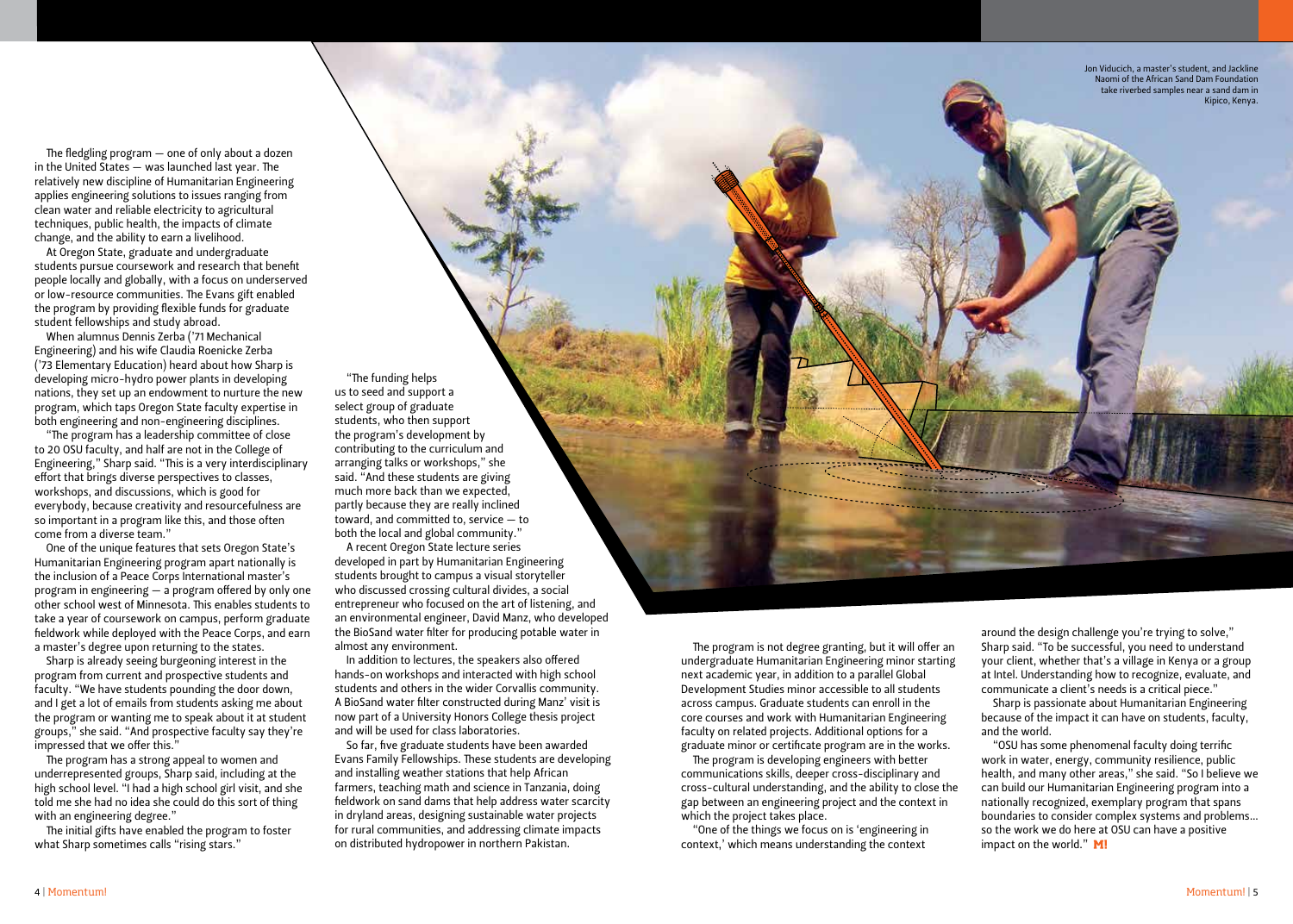**EMPOWERING NUCLEAR: COUPLE'S LEGACY ADVANCES RESEARCH AND TEACHING TO NEW LEVELS**

*By Marie Oliver*

The nuclear industry was in its infancy when Hank Schuette ('50 Mechanical Engineering, '01 Engineering Hall of Fame) was earning a degree at Oregon State University in the late 1940s. The college didn't yet have a nuclear engineering department. If the degree had been offered, Schuette probably would have become a nuclear engineer. Instead, he and his wife Janice transformed a small Sherwood, Oregon, company into an international leader in the design, manufacture, and installation of energy systems that

Half a century later, Oregon State's research on passive safety systems for nuclear power plants came to the couple's attention. By then, they were in a financial position to support a technology they believed in by

The Schuettes' considerable enthusiasm for nuclear energy and the research in progress at Oregon State led them to generously contribute to the nuclear engineering program, thrusting it into a new dimension

turn biomass into electricity.

giving back to Hank's alma mater.

of international visibility and influence.

commercialized venture, NuScale Power.

nuclear conferences around the world."

said Reyes.

international limelight.

"The funds from the endowment allowed me to work with the College of Engineering to commercialize our design and move it from the laboratory to the market,"

At that time, it was news to many people around the world that nuclear power could be accessed more safely and at lower cost than previously believed. Reyes' work spawned a nuclear renaissance and brought Oregon State's program into the national and

"Many nuclear engineering departments around the country had closed down, and the fact that someone was investing in nuclear at that point had a ripple effect across the whole country," said Reyes. "Back when the Schuettes created that endowment, no one knew about small modular reactors. Now they are featured in

Today, Oregon State's Department of Nuclear Engineering and Radiation Health Physics is ranked in the top 10 by *U.S. News & World Report*, and part of the reason it has been able to achieve that stature was a gift from the Schuettes in October 2003. Their \$3 million donation, which was at that time the largest gift to the department in its history, enabled the creation of the Henry W. and Janice J. Schuette Endowed Chair in Nuclear Engineering and Radiation Health Physics. José Reyes became the first holder of the Schuette Chair. Reyes' research is part of the reason the department is now among the best in the nation. His research contributed to the development of a small modular reactor that uses natural circulation to provide cooling. The support from the Schuettes allowed him the time to develop technology that eventually led to a major

Hank and Janice Schuette established the first endowed chair in the Department of Nuclear Engineering and Radiation Health Physics, which is held by Professor José Reyes.

SE<sub>(</sub>

UMD

The increased visibility, along with other factors, spurred a new level of growth within the Department of Nuclear Engineering and Radiation Health Physics over the next decade. Since the endowed chair was established, the number of degree-seeking students in the department has more than tripled.

Reyes is on leave of absence from the university while he fulfills his role as chief technology officer for NuScale. Meanwhile, funds from the endowment are available to support other faculty and students.

The Schuettes' investment is also stimulating economic growth in three states and attracting new dollars. "We started off with myself and Paul Lorenzini ('70 Ph.D. Mechanical Engineering), and now we're approaching 600 employees," said Reyes. "We have four offices: two in Oregon, one in North Carolina and one in Washington D.C. — it's a huge team of folks. Our lead investor, Fluor, has invested over \$230 million, and we've successfully competed for an additional \$217 million in matching funds from the Department of Energy."

NuScale's prototype is located on campus and attracts about \$1 million per year in research funds to the university.

In other words, the Schuettes' gift just keeps on giving. But that wasn't the end of the Schuette legacy by far.

Following Hank's death in 2013, the department received an additional \$4.7 million from his estate, pushing the College of Engineering over its \$200 million campaign fundraising goal.

The department is using the bequest to endow a professorship, several graduate fellowships, and an unrestricted fund. Some monies have already been used to renovate the aging radiochemistry lab and make it a state-of-the-art wet lab for working with radioactive materials.

"Few universities in the United States have a radiochemistry program," said Kathryn Higley, head of the Department of Nuclear Engineering and Radiation Health Physics. "But they're essential to nuclear security and nonproliferation."

Other plans for the earnings from the unrestricted endowment include support for faculty research, undergraduate scholarships, and equipment purchases.

"An unrestricted fund is tremendously useful," said Higley. "We want to use this investment to build a lasting legacy that reflects the Schuettes' view of the importance of nuclear energy while fueling the department's growing research endeavors and the number of graduates. We're very excited about that. We compete with the best universities in the country, and to have these resources is breathtaking." M!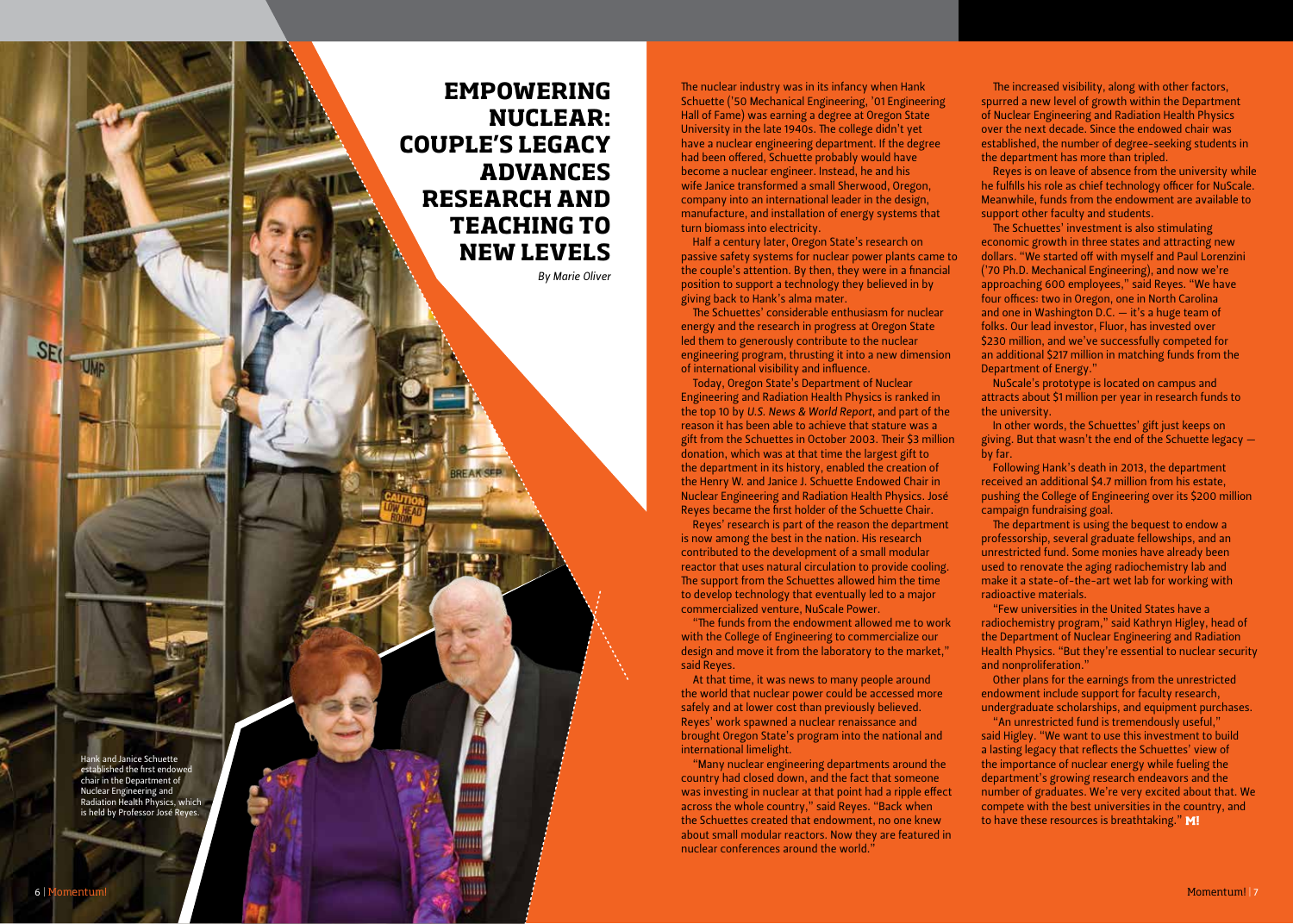## **PASSING IT ON: A PROFESSIONAL LINEAGE OF TEACHING AND MENTORING**

*By Warren Volkmann*

This April, Matthew Adams, a Ph.D. candidate in civil engineering at Oregon State, will receive the 2015 Young Member Award for Professional Achievement at the spring convention of the American Concrete Institute, one of the most influential industry organizations in civil engineering. The award recognizes recipients for spearheading programs for students and young professional members of the American Concrete Institute, and for mentoring new concrete professionals.

By accepting this award, Adams cements a professional lineage of civil engineers who make teaching and mentoring a priority. Adams' Ph.D. advisor, Jason Ideker, won the award in 2014, and Ideker's mentor, Kevin Folliard at the University of Texas at Austin, won it in 2002.

#### Material deficiency

Adams' selection is unusual because the award usually goes to a working engineer or prominent professor rather than a student. He had already gained professional experience before coming to Oregon State. Adams graduated from the University of New Hampshire in 2006 with a bachelor's degree in civil engineering and went to work for Kleinfelder Associates in Boston, a nationwide civil engineering

and architecture firm. At Kleinfelder, he designed all kinds of structures, including water treatment plants and renovations of aging buildings. After several years on the job, he became aware of a pervasive gap in professional understanding.

"I noticed that small- and mid-sized firms didn't have materials people," Adams explained. "The firms had structural workers who were doing all the materials specifications. Final decisions were being made by people who didn't have a clear understanding of their materials. I became the Boston office's de facto materials engineer. It became a calling for me, and I realized we need to teach structural engineers more about materials, make it a more important part of the curriculum, get more useful info out in guidebooks and codes."

Adams' professional mission took him to an American Concrete Institute convention, where he first met Ideker and learned about Oregon State's emphasis on materials research.

"At the research and graduate student level, we have incredible strength in the materials area at OSU," said Ideker, Kearney faculty scholar from 2012 to 2014. "Three professors are focused on cementbased materials, and this rivals the top programs in the country. Our undergraduates don't get as much exposure to materials as I would like, but the materials faculty is doing a lot to get undergraduates involved in materials education and research."

> Matthew Adams inspects a concrete prism made with sustainable recycled concrete aggregates and subjected to drying conditions.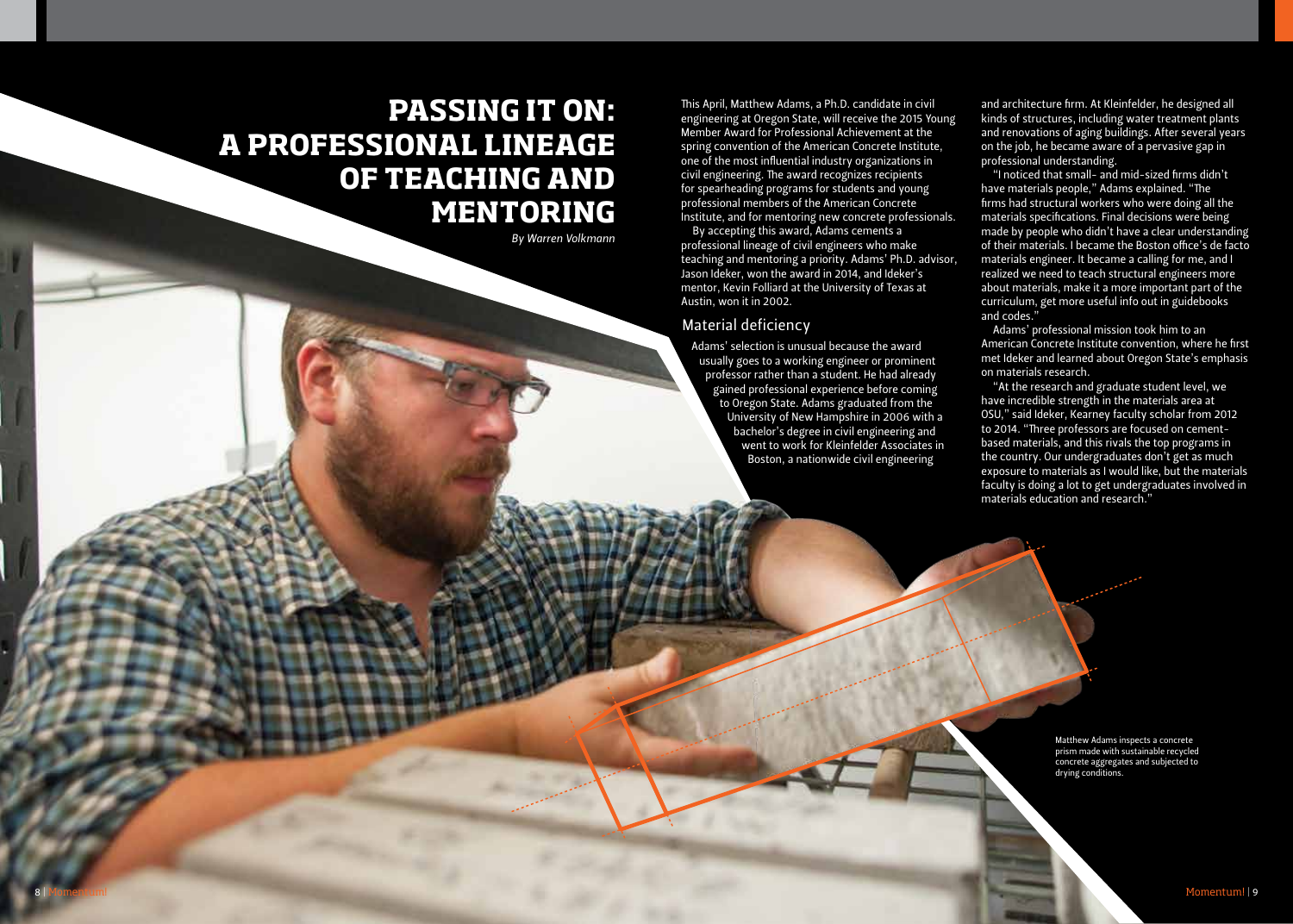After their initial meeting, Ideker and Adams stayed in touch, sharing their concerns about what happens when designers do not understand the long-term consequences of their material specifications.

"We design for when a building opens, not for the building in 100 years," said Adams. "A lot can happen with the concrete mixture over 100 years. Sometimes it can happen quite quickly." He points to concrete shrinkage in Oregon bridges and Oregon State's Kearney Hall, a showpiece for the College of Engineering. Kearney Hall (formerly called Apperson Hall) was renovated five years ago, but already shows cracks in the floor caused by concrete shrinkage.

#### Back to school

In 2010, Adams' materials mission triggered a lifestyle overhaul. He quit his job and enrolled in a graduate program at Oregon State, where Ideker had just landed a grant from the Oregon Transportation Research and Education Consortium. As Adams' advisor, Ideker put him to work researching the durability of recycled concrete.

Adams retained his membership in the American Concrete Institute, where he launched a program to get young professionals involved in the institute. "Our two main problems reaching engineers in my generation are the cost of attending national meetings, and the slow pace of change at the national level," he said. "The ACI is a consensus-based volunteer organization, so change takes time. In general, my generation wants things to work more quickly."

Adams tackled the first barrier  $-$  cost  $-$  by creating an essay contest for young professionals in which the winner receives a scholarship to attend the convention. A mentor shows the recipient around the convention and facilitates introductions to the institute's movers and shakers. Adams takes an interest in the winners, showing them how being involved at an industry level can benefit their careers.

The sharp edge of Adams' young professional spearhead was wielded inside the institute. He began a massive educational campaign to alert older members — especially committee chairpersons — about the aging of its membership and the resulting "brain drain" as members retire. To reach out to young professionals, Adams worked with others to spark a social media campaign, which was officially adopted.

Adams accomplished this while earning a master's degree in 2012 and continuing toward a Ph.D. His work is supported by a graduate fellowship from Kerneos Aluminate Technologies, which is based in France. His thesis discusses cements with a high level of alumina rather than silica. He is creating new testing methods for concrete made with the cement, which gains strength rapidly and is used to patch roadways and bridges. He and Ideker also conduct research in the Green Building Materials Laboratory, which was made possible by an initial investment from Oregon BEST.

Adams plans to complete the Ph.D. in May, but he may never return to work in industry. He hopes to remain in academia, where he can continue to perform wide-ranging research on concrete materials and teach the next generation of engineers. What began as a professional mission to improve our understanding of materials has been transformed into a career of teaching and mentoring young engineers.

"I came out here mainly to be a researcher, but I discovered that I enjoy the teaching and education side. That's the fun stuff," Adams said. M!

> Matthew Adams examines a fresh concrete mixture to check for segregation and workability before casting specimens.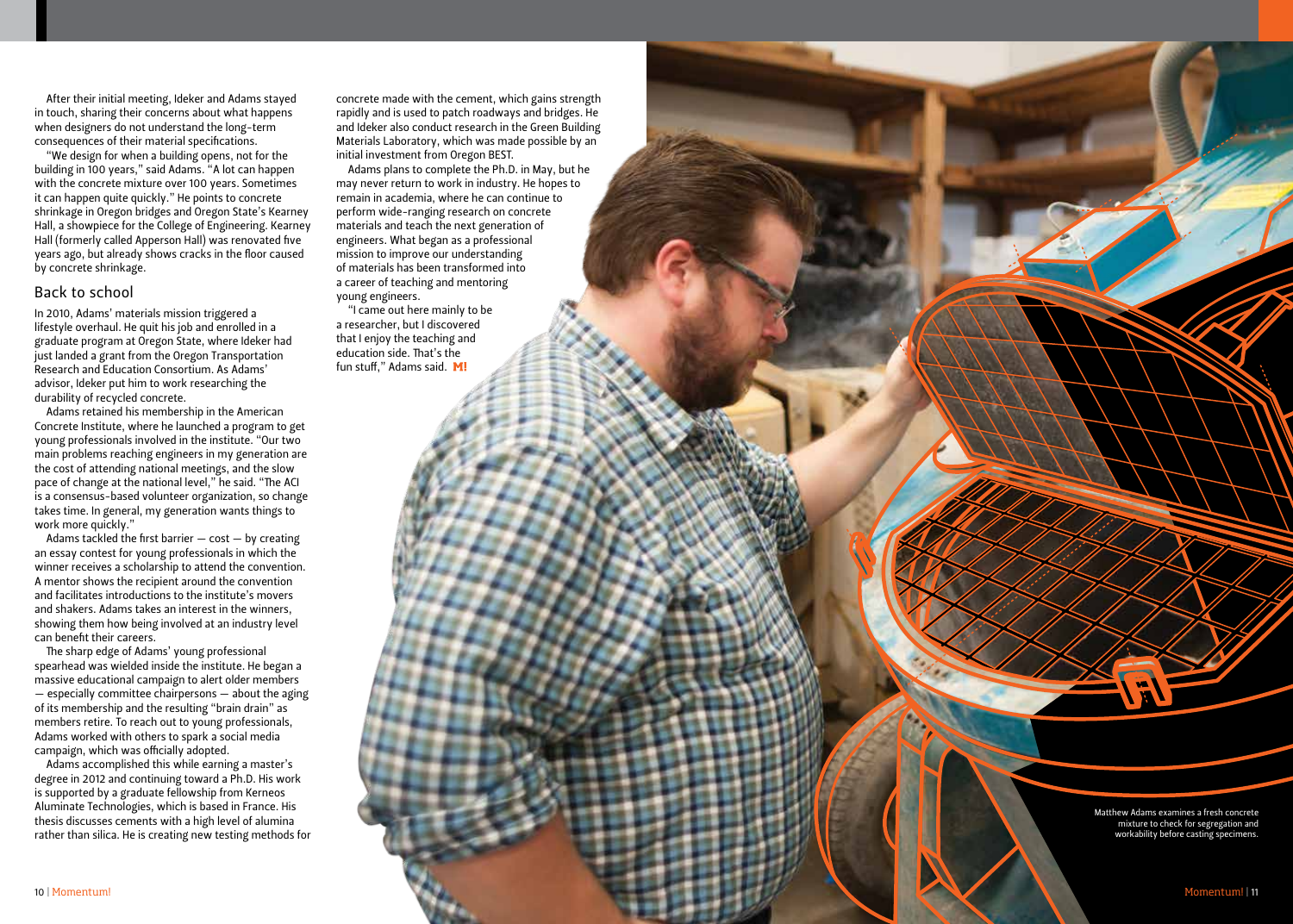## **GIVING IN GRATITUDE: EARLY CAREER ENGINEER SUPPORTS SCHOLARSHIP FUND**

Although Anthony Davies ('10 B.S., '11 M. Eng. Civil Engineering) is just getting started with his engineering career, he recently decided to make a contribution to the Robert Corbin and Flo Retta J. Young Memorial Scholarship fund to express his deep appreciation for the support he got for his education.

When Davies received the scholarship during his junior and senior years at Oregon State, it was not just an honor, it made a difference in his ability to graduate on time. "It was a huge help," he said. "I'm not able to contribute a lot, but I attribute being able to get a job right after college in the middle of a recession to Oregon State. It was just my way of saying thanks for the opportunity."

Flo Retta Young established the scholarship fund to recognize her husband Robert Corbin Young after he died. She wanted to honor his struggle to gain an education in the face of adversity.

Robert was raised during the Great Depression of the 1930s. His family moved often, following the available work, and Robert attended schools throughout Oregon, including a one-room schoolhouse at Wildcat in the Cascade foothills near Molalla. By the time he was a teenager, his parents were able to make a down payment on some land in the Cascade Range above Detroit.

Initially, Robert was upset about moving to Detroit because there was no high school nearby, and he desperately wanted to finish his schooling. His mother petitioned the local school board and, as a result, he was one of two students in the first graduating class of Detroit High School in 1939.

Robert went on to attend Oregon State, taking basic engineering courses. Because of the family's financial situation, his academic career was spotty. He would work at logging all summer and fall and, having saved almost enough money, enroll for winter and spring terms. He skipped one term in order to send his younger sister in his place. While in school, he supplemented his income by working nights in a hospital's kitchen.

He intended to complete his degree requirements in this fashion, but World War II intervened. He joined the U.S. Navy Construction Battalion, later named the Seabees. The Seabees were composed of highly skilled craftsmen from all trades — electricians, carpenters, plumbers, equipment operators — who supported the troops overseas by building bases and other facilities in addition to fighting when necessary. Robert served in the Aleutian Islands.

Once the war was over, Robert returned home and joined the post-war push to get the economy growing. He and another veteran bought a Caterpillar tractor with their savings from the military and began a business clearing fields for farmers, and their joint enterprise grew into a successful wood products business.

In 1950, Robert married Flo Retta, and they raised three daughters. He continued to use the principles of basic engineering he learned at Oregon State on a daily basis as he built logging roads and, later, assembled and maintained wood products processing plants.

Robert and Flo Retta always valued the importance of education, and the intention behind the fund is to provide scholarships to those students who show academic potential and whose economic circumstances are such that they are not able to pay their total college costs from personal or family resources.

Davies, a promising student who was raised in Dallas, Oregon, matched the profile perfectly. From the time he started helping out at the family's construction business as a young teenager, he knew he wanted to be an engineer. When it came time for college, he knew he would be paying much of his own way to attend Oregon State — his dream school.

His parents contributed to tuition his freshman year, but after that, Davies had to piece it together with income from part-time work, sizeable student loans, and merit-based grants (including a Presidential Scholarship). Without the Young scholarship, it would have taken him much longer to finish his degree.

Davies now designs bridges and roads as an engineering associate with the Washington County Department of Land Use and Transportation outside Portland.

The Young scholarship endowment is now worth more than \$800,000 and has awarded grants to 100 students to date. M!

*Romel Hernandez contributed to this story.*